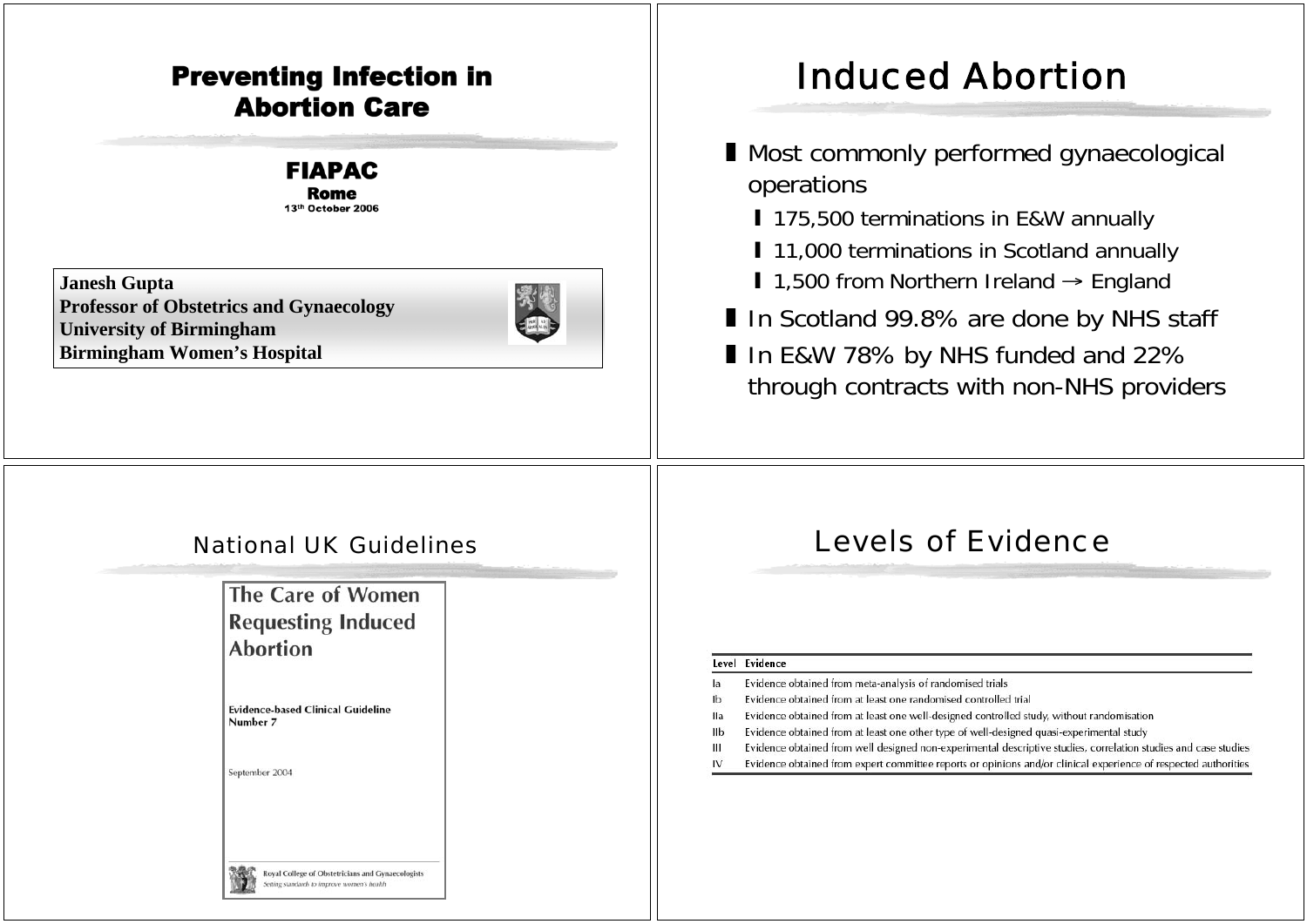| Grade of<br>recommendation        | <b>Evidence</b><br>level                                                                                                                                                                                                         |
|-----------------------------------|----------------------------------------------------------------------------------------------------------------------------------------------------------------------------------------------------------------------------------|
|                                   | Requires at least one randomised controlled trial as part of a body of literature of overall good<br>quality and consistency addressing the specific recommendation (evidence levels Ia, Ib)                                     |
| В                                 | Requires the availability of well-conducted clinical studies, but no randomised clinical trials<br>on the topic of the recommendation (evidence levels IIa, IIb, III)                                                            |
|                                   | Requires evidence obtained from expert committee reports or opinions and/or clinical<br>experience of respected authorities. Indicates an absence of directly applicable clinical studies<br>of good quality (evidence level IV) |
| Good practice points $\mathcal V$ | Recommended best practice based on the clinical experience of the Guideline Development<br>Groups                                                                                                                                |

# Recommendations Information for Women

Post-abortion infection: genital tract infection, including pelvic inflammatory disease of varying degrees of severity, occurs in up to 10% of cases. The risk is reduced when prophylactic antibiotics are given or when lower genital tract infection has been excluded by bacteriological screening.

**Presence of chlamydia, gonorrhoea and bacterial vaginosis at time of abortion is associated with increased risk**

B

**Long-term sequelae – tubal infertility and ectopic pregnancy**

#### Prevention of infective complications

Abortion care should encompass a strategy for minimising the risk of post-abortion infective morbidity. As a minimum, services should offer antibiotic prophylaxis.

- **Level Ia evidence from a meta-analysis of RCTs**
- **Use of antibiotic prophylaxis at the time of abortion is associated with a reduction in the risk of subsequent infective morbidity by around 50% (Sawaya et al Obstet Gynecol 1996)**

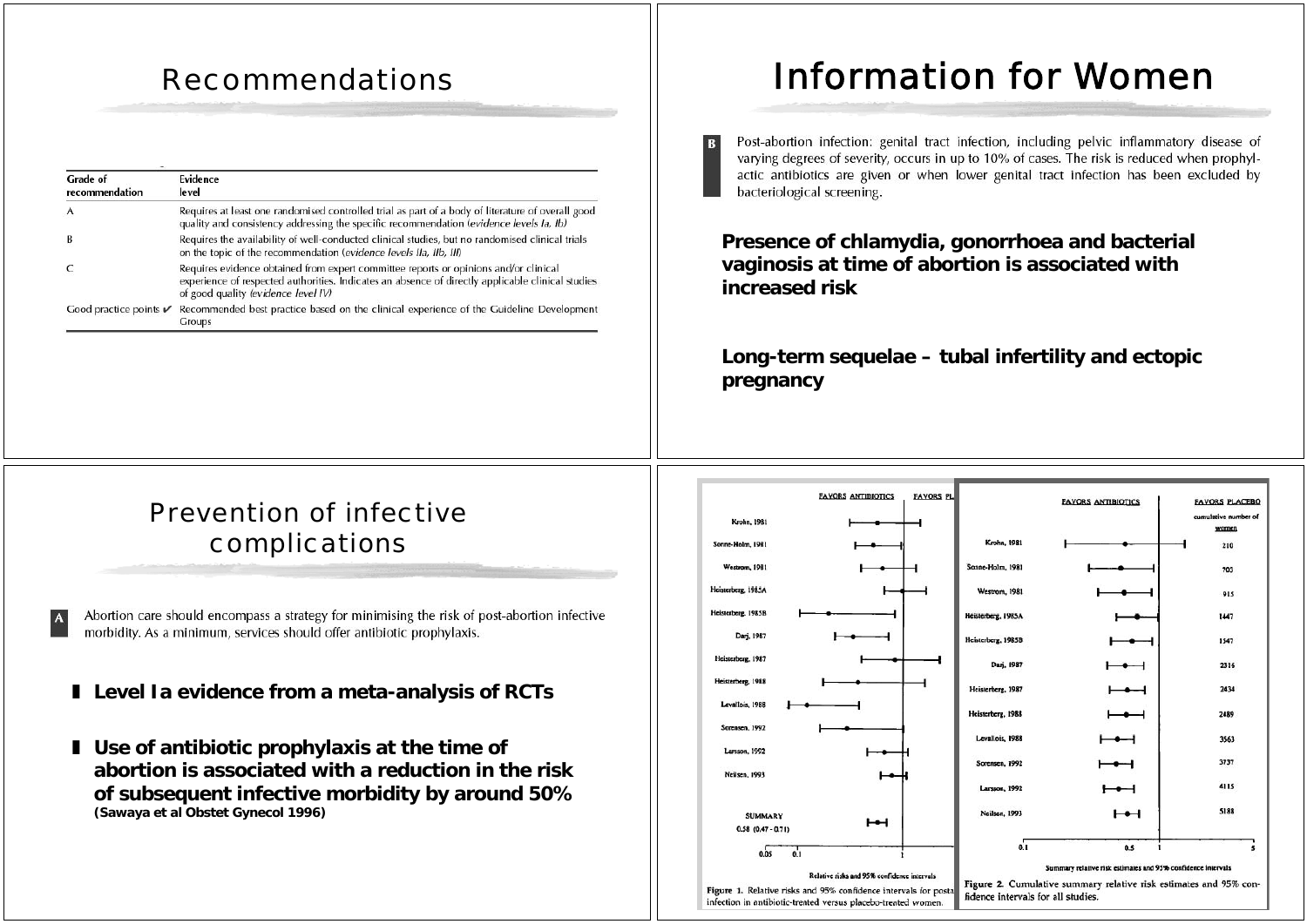## Compelling Evidence

**Substantial protective effect of antibiotics in ALL subgroups of women undergoing therapeutic abortion, even women in low-risk groups**

**No more placebo-controlled trials should be performed, because women assigned to placebo are exposed to preventable risk**

**Routine use of periabortal antibiotics in the United States may prevent up to half of all cases of postabortal infections**

### Compelling Evidence

**Assuming a very low incidence of postabortal infection of 1% in the 1.4 million average-risk women undergoing abortion each year in the United States, routine use of periabortal antibiotics would prevent more than 6500 cases of infection annually**

**Treating all average-risk women would cost \$336,000, but would save more than \$965,000 annually in direct costs alone**

#### Controversies

- **Prophylaxis treatment to all is it cost effective?**
- **I** Screen and treat
	- **Penney et al 1998 compared prophylaxis and a 'screen and treat' strategy in terms of both clinical and cost-effectiveness in a randomised trial**

#### RCT data (Penney et al 1998)

- **Primary outcomes measured:**
	- **I** Prevalence of post-abortion infective **morbidity as assessed by:**
		- **general practitioner**
		- **prescription rates**
		- **hospital re-attendances**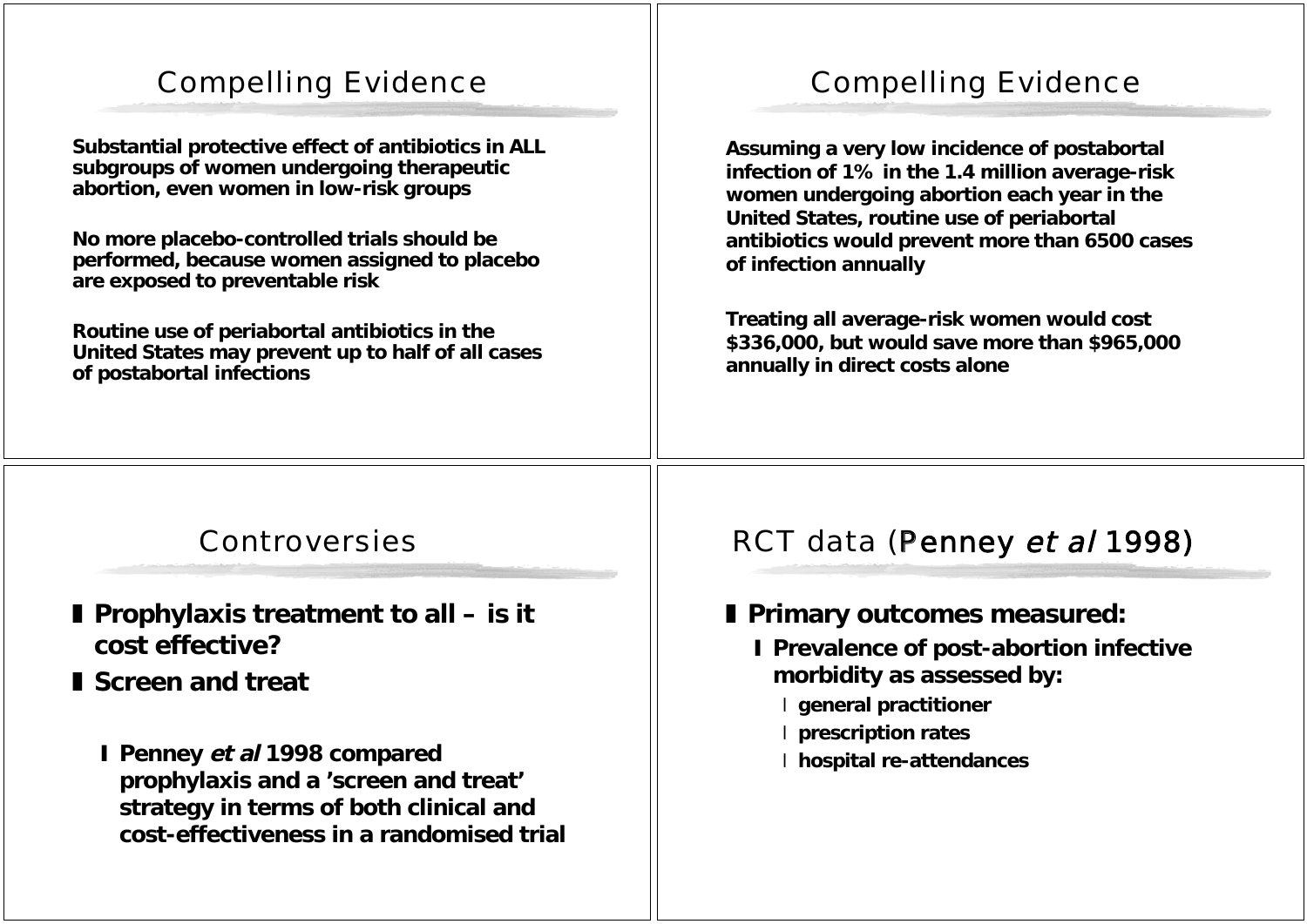## RCT data (Penney et al 1998)

- **l** 1672 women recruited
- **I** Prevalence rates of:
	- **C. trachomatis 5.6%**
	- **N. Gonorrhoea 0.19%**
	- **Bacterial vaginosis, 17.5%**

### RCT data (Penney et al 1998)

**Universal prophylaxis cost was less than 50% that of screening with treatment and follow-up of positive cases**

**i.e. universal prophylaxis was at least as effective as a policy of 'screen and treat' in minimising short-term infective sequelae of abortion and could be provided at less cost**

#### Other data

**Scandinavian RCT of 1655 women indicated that pre-operative treatment with clindamycin cream reduced the incidence of post-abortion infective morbidity by a factor of four (Larsson PG et al 2000)**

**UK RCT indicated that peri-operative metronidazole might reduce the risk of infective morbidity by a factor of two (Crowley T et al 2001)**

#### Periabortion Prophylaxis

- The following regimens are suitable for periabortion prophylaxis:
- metronidazole 1 g rectally at the time of abortion plus
- doxycycline 100 mg orally twice daily for 7 days, commencing on the day of abortion OR
- metronidazole 1 g rectally at the time of abortion
- azithromycin 1 g orally on the day of abortion.
- **Evidence to support specific antibiotic regimens for periabortion prophylaxis remains scant**
- **Chosen regimen should cover both anaerobic vaginosis and C. trachomatis**